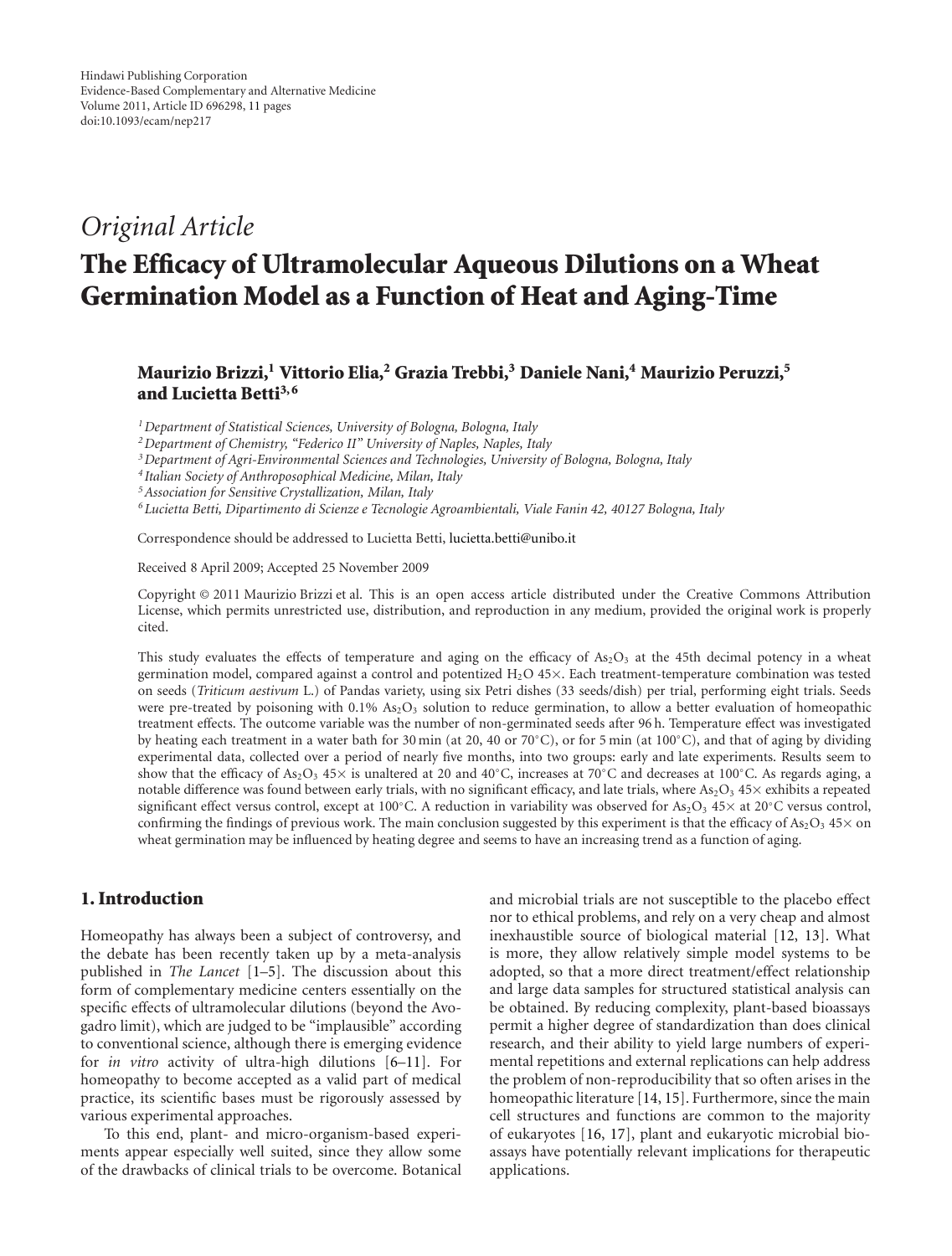A well-known homeopathic remedy, *Arsenicum album*, prepared starting from arsenic trioxide  $(As<sub>2</sub>O<sub>3</sub>)$ , was used by our research group in a series of experiments on an isopathic model, based on *in vitro* wheat germination. According to 'isopathy', the same substance causing the disease can be used in low doses or high dilutions to treat the disease itself [18]; this concept is analogous to the hormesis effect [8]. In our model, a large number of wheat seeds were stressed with a sub-lethal dose of  $As<sub>2</sub>O<sub>3</sub>$  and then treated with decimal potencies of the same substance [19–22]. The consistency of the different statistical analyses and the reproducibility of most of the experimental results are notable. In particular, the  $As<sub>2</sub>O<sub>3</sub> 45\times$  potency always induced a significant stimulating effect, compared to both the control and to  $H_2O$  of the same potency, whereas  $As_2O_3$ diluted to 10−<sup>45</sup> without potentization never showed any significant effect. These results seem to indicate that the potentization process is essential for obtaining an enhanced biological efficacy relative to the control. It is worth to point out that  $45\times$  potency is an ultramolecular dilution, well beyond the Avogadro's limit and that arsenic molecules from mother tincture are no more present; however, since arsenic is ubiquitous in the environment, a very low level of contamination may be present.

The topic of *in vitro* wheat seedling growth has also been jointly investigated by two independent research groups: the results of the replication trial conducted by Binder [23] are the reverse of those of the original study [20], with  $As<sub>2</sub>O<sub>3</sub>$  $45\times$  inhibiting wheat shoot growth instead of enhancing it, while the replication trail conducted by Betti's research group [22] confirmed the result of the original study [20]. Despite these discrepancies, high homeopathic potencies did induce statistically significant effects in both experiments, even if the magnitude and direction of such effects seem to depend on as yet unknown parameters [23]. An elucidation of the factors responsible for the size and direction of the effects would yield important insights, possibly helping to account for the reproducibility problems also encountered in other systems.

The primary aim of the study described here, adopting the aforesaid isopathic model, is to investigate whether "treatment heating" or "treatment aging time" can affect the efficacy of  $As_2O_3$  45× on *in vitro* wheat germination. In this connection, we recall that a Naples University research group, in a systematic study of the physical-chemical properties of ultra-high aqueous dilutions as a function of the time parameter, has already shown that the process of iterated dilution and succussion is able to permanently modify certain features of water [24–27]. A second aim of the present work is to confirm our previous finding that one of the peculiar effects of ultramolecular dilutions is to systematically reduce variability [22, 28, 29].

## **2. Methods**

*2.1. Biological Model and Classes of Treatment.* The experiment was performed at the Urania Laboratory, located in Milan (Italy), and consisted of 16 trials, carried out weekly from November to April, using wheat seeds (*Triticum aestivum* L.) of the Pandas variety. The seeds were pretreated by 30 min of poisoning with 0.10% arsenic trioxide aqueous solution  $(AS_2O_3,$  Aldrich, St. Louis, MO, USA), and then rinsed in tap water for 60 min, dried in ambient air until they reached 12% moisture content and stored in the dark at room temperature until use. This stress was defined after performing a series of trials, as already reported [20], in which we tested arsenic dilutions (from 0.02% to 0.20%) for different exposure times (from 30 to 120 min), and resulted to be the highest sublethal dose. Nonstressed controls showed a mean germination rate of 94.6% [19, 21]; the selected stress reduced the germination rate approximately by 15% with respect to non-stressed controls, obtaining a germination rate of ∼80% [21]. Actually, with an arsenic concentration of 0.15% (instead of 0.10%), applied for the same time, germination rate fell down to *<*10%.

Three classes of treatments were then applied to the stressed seeds:

- (i) Pure water (p.A., Merck, Darmstadt, Germany) (C, Control),
- (ii) Pure water at the 45th decimal potency  $(H_2O 45 \times)$ and
- (iii)  $As<sub>2</sub>O<sub>3</sub>$ , at the 45th decimal potency (As 45 $\times$ ).

As 45× treatment (containing a theoretical dose of As<sub>2</sub>O<sub>3</sub> 1 × 10<sup>-47</sup> M) was obtained as described in a previous contribution  $[22]$ , through serial dilution  $(1:10)$  with pure water (p.A., Merck) and succussion, starting from a 0.20% solution of  $As_2O_3$  (0.01 M). The dynamization was performed using a specially designed succussion machine that vertically shakes 1000 ml volumes (in polyethylene bottles filled to 90% of capacity) at a rate of 70 times per min with an oscillation amplitude of 24 cm; each potency was succussed for 1 min. Potentized water was prepared using exactly the same method of serial dilution and succussion, with the only difference that there was no arsenic in the starting solution. For each class of treatments, 4 l have been prepared and soon afterward divided in four equal amounts (1 l per glass bottle), which were then heated in a water bath, respectively, at 20, 40, 70 (for 30 min) and at 100◦C (for 5 min). The different treatments were then poured in polyethylene bottles, lettercoded according to a blind protocol, by a person not involved in the experiments. In order to reduce microbial growth, bottles were stored at a cool temperature (4◦C) until use.

We focused our attention on seed germination *in vitro*, applying the same biological pattern adopted in previous studies [19, 21]: a fixed number of 33 wheat seeds were selected for integrity and placed, median groove upward, in two concentric circles on sterilized sand in 10-cm-diameter Petri dishes. At the beginning of each experiment, a fixed quantity of treatment (20 ml) was pipetted into each dish, without disturbing the seeds. Petri dishes were then labeled (coding treatments) and randomly distributed, following a circular pattern, in a germination box with a wooden base and glass walls and cover that was mounted on an electrically driven plate rotating at 90 rpm. Dishes were kept at room temperature (20◦C), in daylight and at a constantly high humidity rate (∼70% relative humidity). This procedure was followed to obtain maximum homogeneity of experimental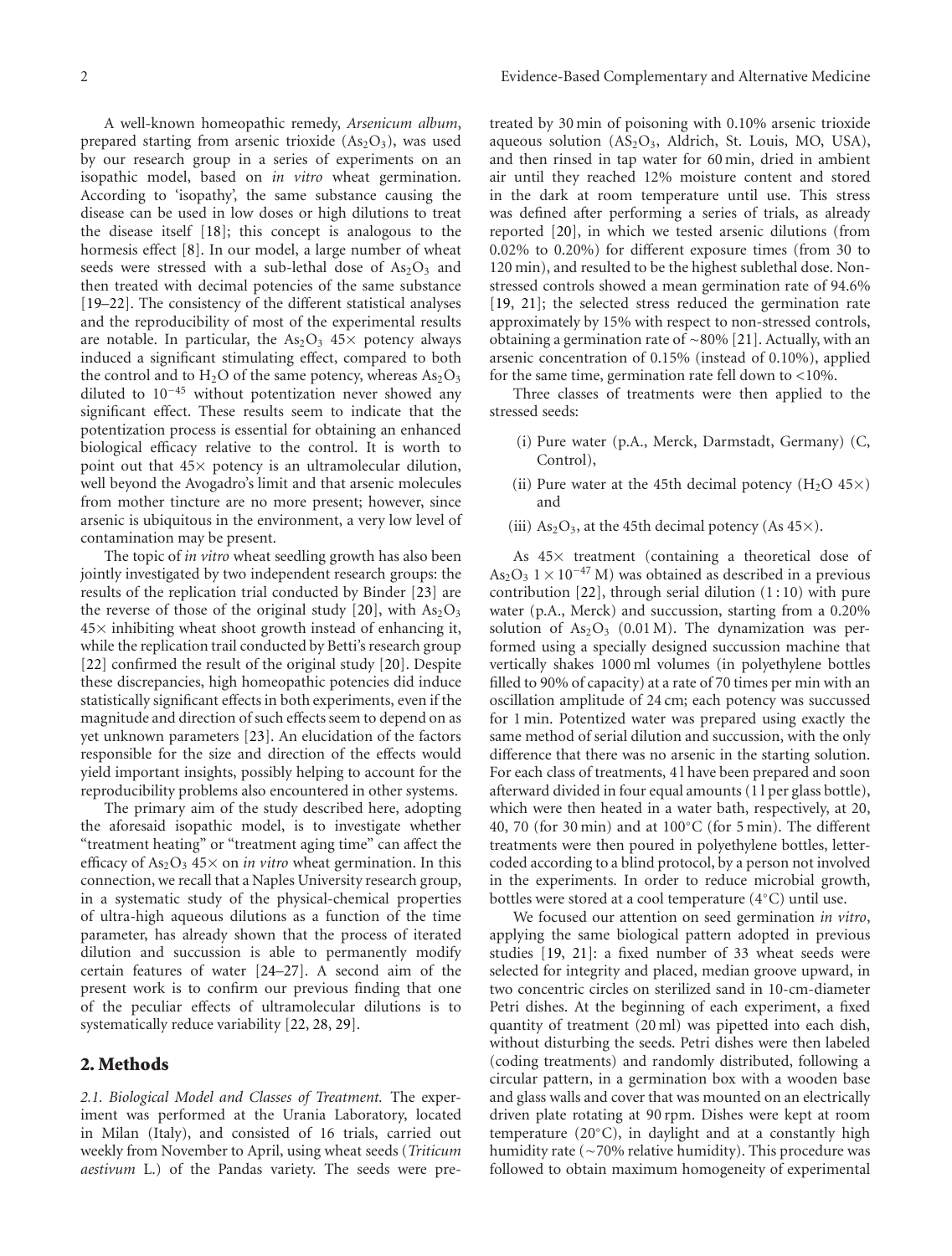conditions. At the end of each experiment, ungerminated seeds were counted by an experimenter which was blind to group allocation.

In order to evaluate the stability of experimental setup, we performed a preliminary set of five independent and systematic negative control experiments using pure, unsuccussed water (p.A., Merck) as the only test substance. In each experiment, 6 Petri dishes with 33 stressed seeds per each temperature (20, 40, 70 and 100◦C) were considered, following the same experimental protocol and evaluating the same outcome variable as above described.

*2.2. Experimental Variables.* In this work, we investigated the independent variables of temperature (treatment heating) and time (treatment aging) to ascertain how they influence treatment efficacy on wheat seed germination. This was accomplished by testing the three treatment classes (C,  $H<sub>2</sub>O$  45 $\times$ , As 45 $\times$ ) in combination with four different temperatures (20, 40, 70, 100◦C). Trials were conducted on sets of 36 Petri dishes, equally divided among the three treatments (12 C, 12 H<sub>2</sub>O 45 $\times$ , 12 As 45 $\times$ ), each dish yielding a germination datum. In each trial, two distinct temperatures were investigated, so that there were six dishes per treatment at each temperature. As shown in Figure 1, a total of 16 experiments were performed, alternating evenly between trials at the two "low" temperatures (20 and 40◦C) and trials at the two "high" temperatures (70 and 100◦C), thus allowing each treatment and temperature combination to be observed in eight different trials, yielding a total of 48 results for each combination. The treatment aging effect was tested by dividing the samples from the 16 trials into two groups, separating early experiments (first eight trials) from late experiments (last eight trials).

*2.3. Statistical Analysis.* As already mentioned, the outcome variable of the experiments was the number, denoted with *X*, of non-germinated seeds (out of 33) after 96 h of observation. We decided, as done in previous works [19, 21] to use this outcome variable because it fits very well in a Poisson distribution, either in treatment or in control groups. Then, combining the four different temperatures (20, 40, 70, 100 $°C$ ) with the three classes of treatment (C,  $H<sub>2</sub>O$  45×, As 45×), we obtain 12 distinct experimental conditions; for each of which a sample of 48 Petri dishes was collected, having a total of 576 data points.

First of all, we applied a global Poisson test for negative control experiments. Such test allows us to compare simultaneously *k* (*>* 2) Poisson parameters, and its test statistic follows, under null hypothesis of perfect equality of parameters, a  $\chi^2$  distribution with  $k - 1$  degrees of freedom, where *k* is the number of parameters compared [30]. After this check, we calculated, for each sample, the usual exploratory statistics such as average, median, standard deviation (SD) and mean absolute deviation from the median (MAD). We detected a good fit of the data to the Poisson distribution, which confirms the results reported in previous works [19, 21]. We applied again a global Poisson test, as previously done with control data, comparing all the 12 experimental conditions at the same time. The same test was then performed on pairs of treatment classes  $(C + H_2O 45 \times, C + As 45 \times, H_2O 45 \times + As 45 \times),$  at all the temperatures. After checking the global significance, a pairwise Poisson test was applied to compare the control (C) and treatment (H<sub>2</sub>O 45 $\times$ , As 45 $\times$ ) groups at the same temperature. The pairwise comparisons were also checked by the Wilcoxon-Mann-Whitney rank sum test for independent samples. This non-parametric test was applied taking into account the markedly non-normal distribution of the data. A pairwise Poisson test was also employed to separately analyze the early trials (from 1st to 8th) and late trials (from 9th to 16th), in order to evaluate the treatment aging effect. The aging effect was then investigated more in detail, only for the 20◦C temperature, by computing cumulative averages of the variable *X*, starting by considering the first trial only, then the first and second trial, and so forth, up to the full set of eight trials per treatment at that temperature. The cumulative trend for *X* was then summarized by linear interpolation, and the Bravais-Pearson linear coefficient of correlation  $r = (Cov((X, Y)/SD(X)SD(Y))$  computed to determine the degree of linearity.

Finally, the effect of the investigated treatments on variability was evaluated in terms of the SD, divided into two components (SD within and between experiments). This analysis was restricted to the 20◦C group, in order to permit comparisons with the results of previous work [29].

## **3. Results**

3.1. Stress Evaluation. A stress with  $As_2O_3$  at 0.10% has been chosen, as above reported, since a stronger concentration induced a decrease in germination rate too strong to allow a possible recovery due to consequent homeopathic treatment.

Having the aim of pointing out the heuristic properties of an isopathic model, we report (Table 1) a brief summary of our previous data [19, 21], representing the comparison between the effects of As  $45\times$  on the germination of nonstressed and stressed seeds. We can observe that relative effect of homeopathic treatment sensibly increases when working with stressed seeds.

*3.2. Negative Control Experiments.* We began our statistical evaluation investigating whether there were any differences between control groups at different temperatures within the same experiment (six Petri dishes per each temperature = 198 total seeds), as well as between experiments at the same temperature. The results of the global Poisson test are reported in Table 2 and did not evidence any significance whatsoever, thereby confirming that the experimental set-up was stable and did not generate false positive results.

*3.3. Exploratory Statistics and Global Comparisons.* After this preliminary check on controls, we computed a set of exploratory statistics (Table 3) that provided an initial visual impression of how the studied treatments affected wheat germination. It can be clearly seen that the average number of non-germinated seeds is higher in control groups, at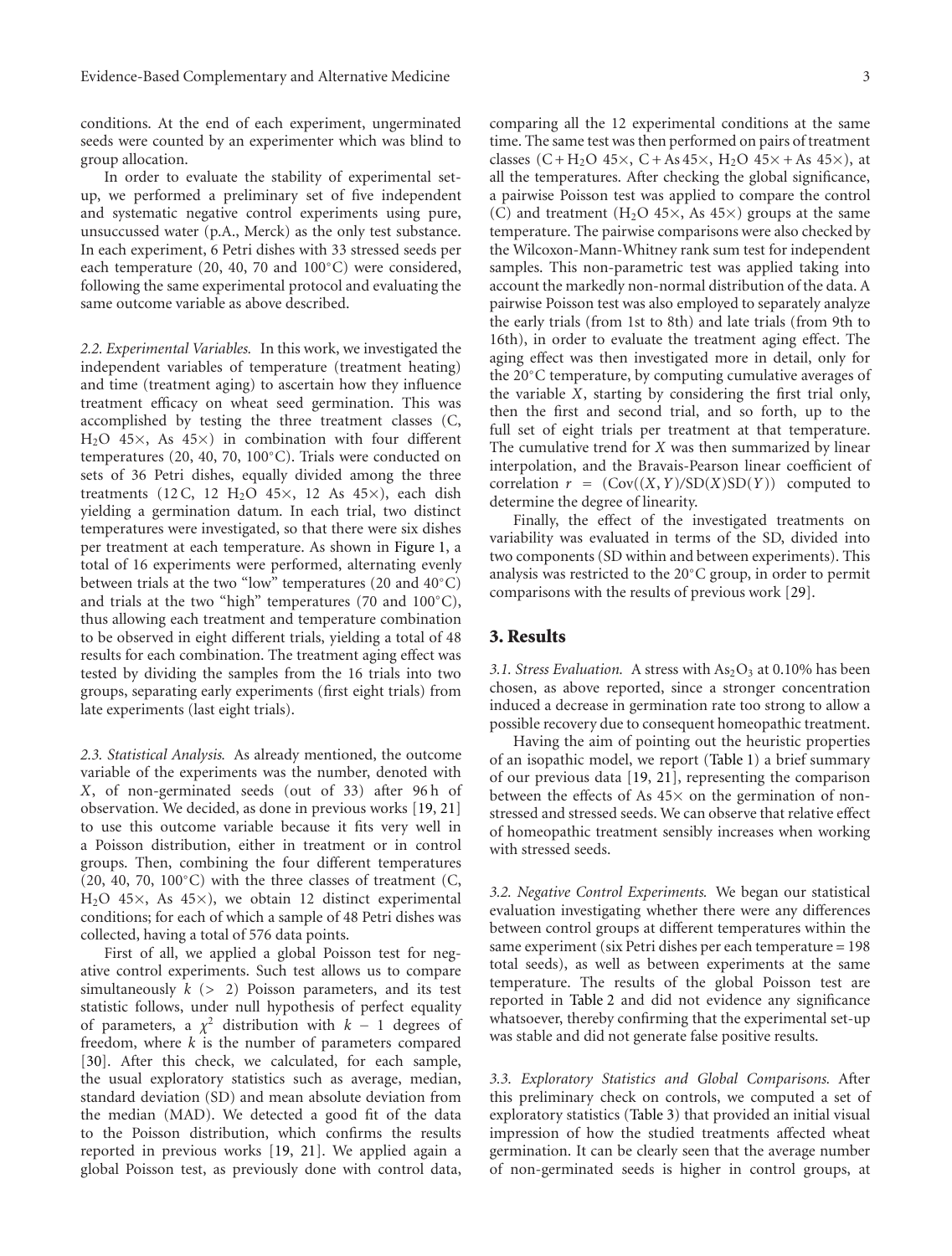

FIGURE 1: Flowchart of all 16 experiments analysed in the present study, one box corresponding to a single experiment. LT = low temperatures (C, H<sub>2</sub>O 45×, As 45× at 20° and 40°C); HT = high temperatures (C, H<sub>2</sub>O 45×, As 45× at 70° and 100°C); exp = experiment;  $\rightarrow$  = timesequence of the experiments.

Table 1: Effects of As 45× on germination: comparison between non-stressed and stressed seeds.

|               |                    |                 | Non-stressed seeds |                 |                    |                 |  |
|---------------|--------------------|-----------------|--------------------|-----------------|--------------------|-----------------|--|
|               | 1992/93 [19]       |                 |                    | 1993/94 [21]    |                    | 1995/96 [21]    |  |
|               | Germ. rate $(\% )$ | Differ. $(\% )$ | Germ. rate $(\% )$ | Differ. $(\% )$ | Germ. rate $(\% )$ | Differ. $(\% )$ |  |
| $\mathcal{C}$ | 94.6               |                 | 95.3               |                 | 93.9               |                 |  |
| As $45\times$ | 96.8               | $+2.4***$       | 97.1               | $+1.9**$        | 96.6               | $+2.8$ **       |  |
|               |                    |                 | Stressed seeds     |                 |                    |                 |  |
|               | 1992/93 [19]       |                 |                    | 1993/94 [21]    |                    | 1995/96 [21]    |  |
|               | Germ. rate $(\% )$ | Differ. $(\% )$ | Germ. rate $(\% )$ | Differ. $(\% )$ | Germ. rate $(\% )$ | Differ. $(\% )$ |  |
| C             | n.a.               | n.a.            | 84.8               |                 | 80.1               |                 |  |
| As $45\times$ | n.a.               | n.a.            | 90.2               | $+6.4***$       | 89.8               | $+12.1***$      |  |

Germ. = germination; Differ. = difference; n.a. = data not available; [19, 21] = references

∗∗*P <* .01 (Poisson test); ∗∗∗*P <* .001 (Poisson test).



Figure 2: Average number of germinated seeds at each temperature (control = 100). Bars indicate standard errors of average values.

all temperatures, whereas it is lowest in all groups treated with As  $45\times$  (i.e., a higher germination versus control). For every class of treatment, SD appears to be influenced by temperature. Another notable feature is that at 20◦C (standard ambient temperature), As  $45\times$  shows a marked decrease in variability when compared to control. A similar trend emerges looking at the median and MAD. In particular, to simplify the visual impression and interpretation of our results, in Figure 2 we represented the average values of germinated seeds normalized against the corresponding control values set equal to 100; here the As  $45\times$  treatment class has the most noticeable effects, with a germination increase of ∼5% at 20, 40 and 70◦C, while the only relevant effect observed for the H<sub>2</sub>O 45 $\times$  class is at 20 $\degree$ C with a germination increase of ∼3%.

Before doing the pairwise comparisons, a global Poisson test (Table 4) was performed to simultaneously compare all the 12 treatment/temperature combinations  $(C + H_2O)$  $45\times$  + As  $45\times$  at 20, 40, 70 and 100°C). Since the outcome of this test was significant  $(P < .01)$ , we applied the same test again, but to all possible pairs of treatment groups at every temperature  $(C + H_2O 45 \times, C + As 45 \times, H_2O 45 \times + As 45 \times$ at 20, 40, 70 and 100 $^{\circ}$ C). The highest significance ( $P < .001$ ) was found for the  $C + As 45 \times$  multiple comparison, though it is worth noting that the H<sub>2</sub>O  $45\times$  + As  $45\times$  comparison was also significant (*P <* .05). These results are evidence for the possible existence of a global effect associated with the combined treatments, each determined by class of treatment and temperature.

*3.4. Efficacy of Potentized Treatment Classes as a Function of Heat.* After the multiple statistical comparison of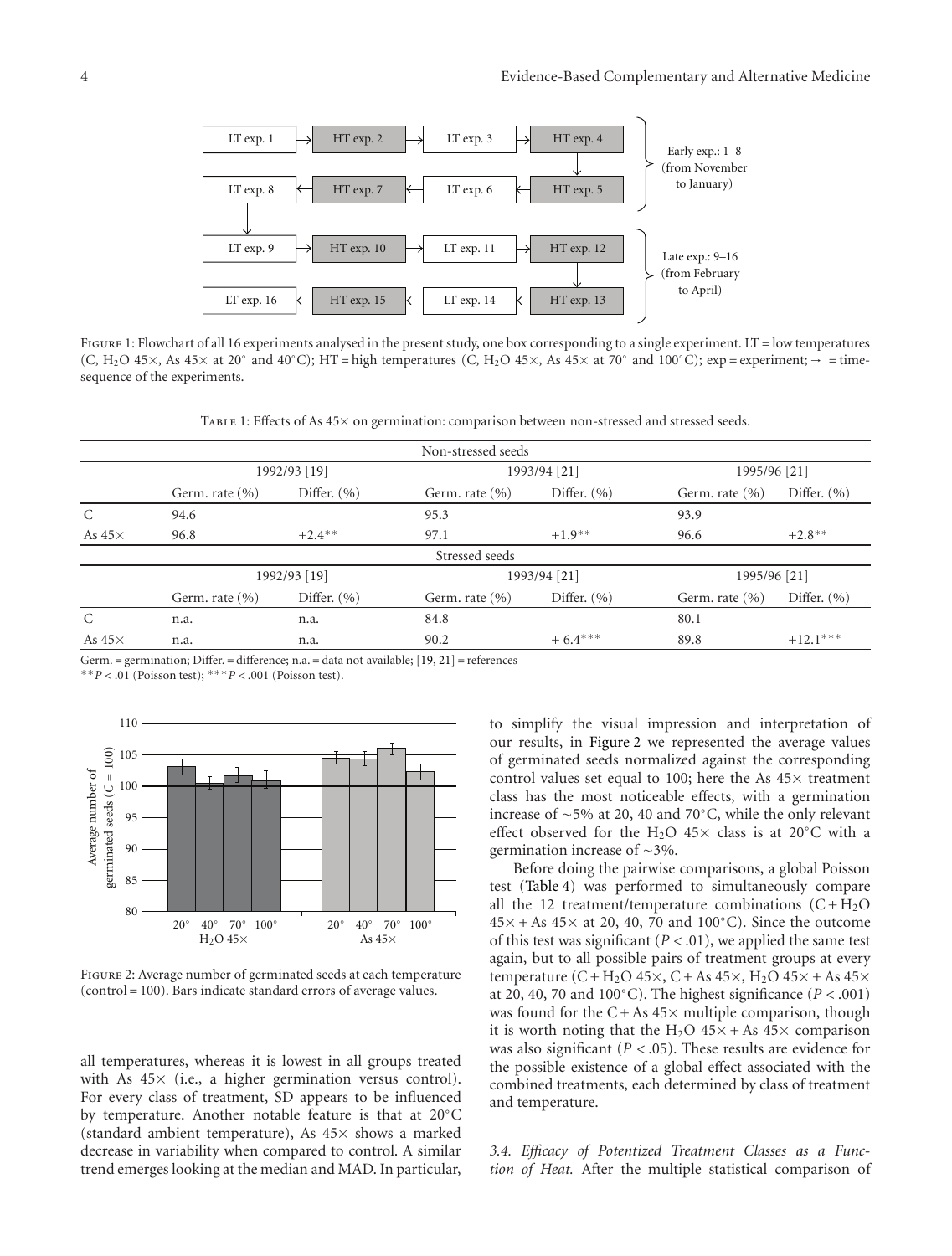#### Evidence-Based Complementary and Alternative Medicine 5

|                        | Temperature    |                |                |                 |             |
|------------------------|----------------|----------------|----------------|-----------------|-------------|
| Experiments            | $20^{\circ}$ C | $40^{\circ}$ C | $70^{\circ}$ C | $100^{\circ}$ C |             |
| 1st                    | 37             | 35             | 24             | 26              | $3.39$ n.s. |
| 2nd                    | 24             | 30             | 27             | 28              | $0.50$ n.s. |
| 3rd                    | 28             | 39             | 48             | 35              | 4.89 n.s.   |
| 4th                    | 40             | 41             | 37             | 35              | $0.41$ n.s. |
| 5th                    | 38             | 28             | 35             | 41              | $2.28$ n.s. |
| $x^{2**}$<br>$\Lambda$ | 4.51 n.s.      | 1.61 n.s.      | 8.99 n.s.      | $1.66$ n.s.     |             |

Table 2: Negative control experiments: comparison of five experiments at four different temperatures by means of global Poisson test.

Each cell value indicates the number of non-germinated seeds out of 198 (six Petri dishes).  $\chi^{2*}$  = comparison between temperatures within the same experiment (critical value at *P* = .05:  $\chi^2$  = 7.81).  $\chi^{2**}$  = comparison between experiments at the same temperature (critical value at *P* = .05:  $\chi^2$  = 9.49).

| Class of treatment | Temperature $(^{\circ}C)$ | N  | M(X)  | SD(X) | Me(X) | MAD(X) |
|--------------------|---------------------------|----|-------|-------|-------|--------|
| $\mathsf{C}$       | 20                        | 48 | 5.708 | 2.475 | 5.0   | 1.792  |
| C                  | 40                        | 48 | 5.604 | 2.039 | 5.5   | 1.646  |
| C                  | 70                        | 48 | 5.875 | 2.288 | 5.0   | 1.917  |
| $\mathcal{C}$      | 100                       | 48 | 5.646 | 1.808 | 6.0   | 1.479  |
| $H2O 45 \times$    | 20                        | 48 | 4.896 | 2.321 | 5.0   | 1.896  |
| $H2O 45 \times$    | 40                        | 48 | 5.479 | 1.979 | 5.0   | 1.479  |
| $H2O 45 \times$    | 70                        | 48 | 5.396 | 2.261 | 5.0   | 1.938  |
| $H_2O$ 45 $\times$ | 100                       | 48 | 5.354 | 2.665 | 5.0   | 1.938  |
| As $45\times$      | 20                        | 48 | 4.500 | 1.860 | 4.5   | 1.458  |
| As $45\times$      | 40                        | 48 | 4.417 | 2.225 | 4.5   | 1.958  |
| As $45\times$      | 70                        | 48 | 4.271 | 1.668 | 4.0   | 1.229  |
| As $45\times$      | 100                       | 48 | 5.042 | 2.371 | 5.0   | 1.958  |

Table 3: Treatments and temperatures: some exploratory statistics.

 $C$  = control;  $N$  = sample size;  $X$  = number of non-germinated seeds;  $M$  = average;  $SD$  = standard deviation;  $Me$  = median;  $MAD$  = mean absolute deviation from median.

treatments, pairwise comparisons between treatments were performed using the Poisson test for two samples. Table 5 shows the significance results for all the 12 possible pairs. The most notable of these is the repeatedly high significance versus control of the As 45× treatment class at 20, 40 and 70◦C (*P <* .01), which appears to lose its effectiveness only after a severe stress (100°C). The H<sub>2</sub>O 45× treatment is instead significant versus control only at 20◦C (*P <* .05), and loses its efficacy at higher temperatures; as a consequence of this, the comparison between  $H_2O$  45× and As 45× is highly significant ( $P < .01$ ) only at 40 and 70 $^{\circ}$ C.

The above reported results are confirmed by the rank sum test (Table 5) with only one exception, for the  $H_2O$ 45× versus C comparison at 20◦C, which proves not to be significant. However, taking into account that the Wilcoxon-Mann-Whitney test is slightly less powerful than a parametric test, the *P*-value of around 0.07 yielded by this comparison is not so far from significance threshold. Finally, we note that the strongest significance level occurs at 70◦C when testing As  $45\times$  versus control, especially when using the rank sum test  $(P < .0001)$ . This peculiar result may be partially explained with the slightly lower germination rate of controls at 70◦C, as noticeable by the higher number of nongerminated seeds in Table 3. We also compared each class

of treatment, at different temperatures, between themselves, both with Poisson and rank sum test, but no significance was found at all.

*3.5. Efficacy of Potentized Treatment Classes As a Function of Aging-Time.* Next, given that the study was carried out over a period of nearly 5 months, we also attempted to analyze the effects of treatment aging on its efficacy. To this end, the set of experimental data was divided into two groups, early trials (1–8, from November to January) and late trials (9–16, from February to April), applying the Poisson test, as reported in Table 6. We can see that there is a marked difference between early trials, whose results are never significant, and late trials, in which As 445× treatments do show a repeated and strong significance versus control ( $P < .001$  at 20 and 40°C,  $P < .01$ at 70 $^{\circ}$ C). Moreover, the comparison of As 45 $\times$  versus H<sub>2</sub>O <sup>45</sup><sup>×</sup> is significant at 40◦C (*<sup>P</sup> <sup>&</sup>lt;* .01) and 70◦C (*<sup>P</sup> <sup>&</sup>lt;* .05).

In order to study treatment aging effect more in detail, we focused our attention essentially on the subset of data at 20◦C, the standard ambient temperature, and computed for this data set the cumulative averages of non-germinated seeds, considering now all the eight experiments carried out at 20◦C. These averages are graphically plotted in Figure 3(a) (observed data) and 3(b) (linear interpolation). These reveal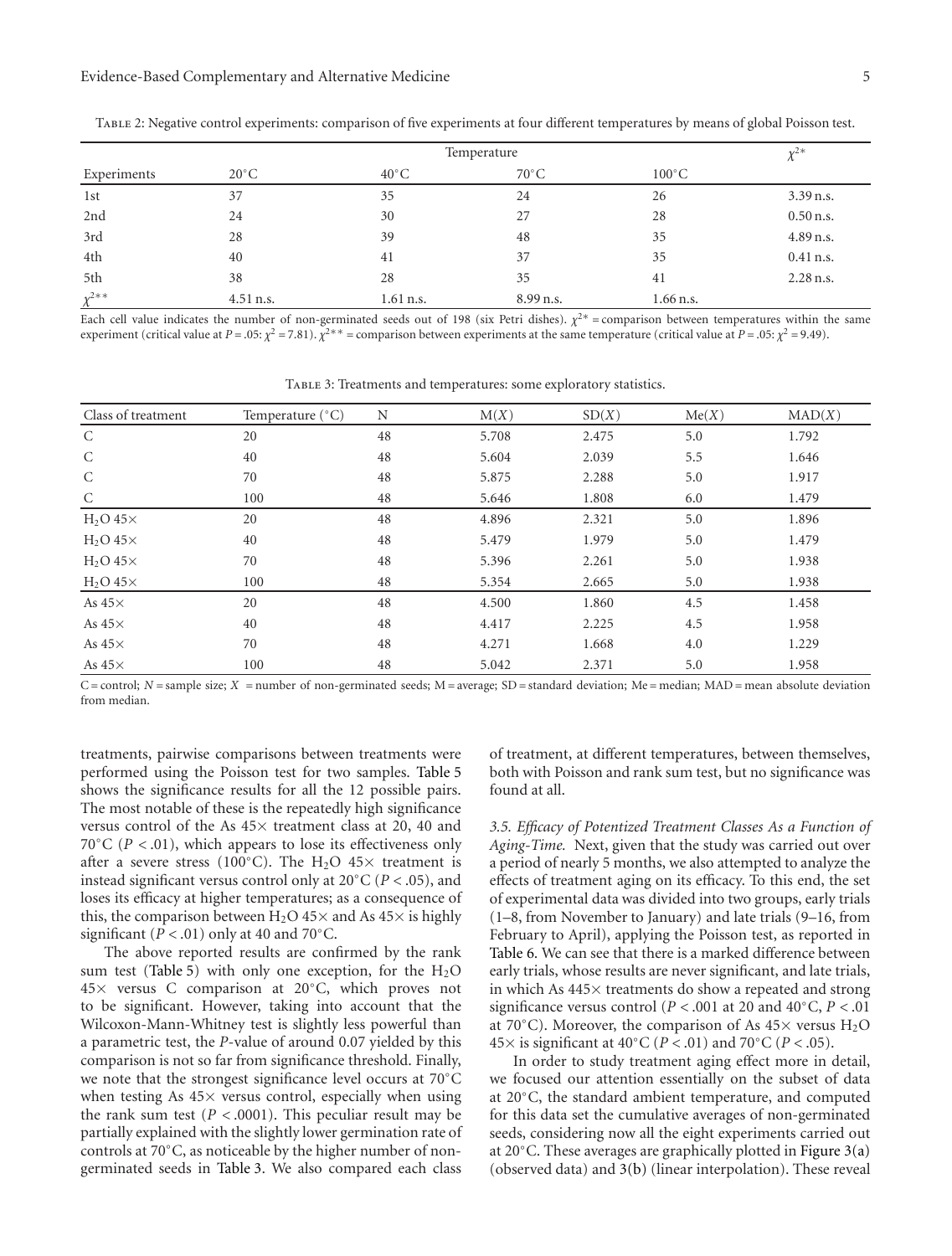TABLE 4: Global Poisson test for multiple comparisons.

| Classes of treatment               | Samples compared     | Sample size | $x^2$ -value | Degrees of freedom | Significance level |
|------------------------------------|----------------------|-------------|--------------|--------------------|--------------------|
| $C + H2O 45 \times + As 45 \times$ | 12 $(3 \times 4$ T°) | 576         | 30.317       |                    | **                 |
| $C + H2O 45 \times$                | $8(2\times4$ T°)     | 384         | 5.177        |                    | n.s.               |
| $C + As 45 \times$                 | $8(2\times4$ T°)     | 384         | 27.930       |                    | ***                |
| $H2O$ 45 $\times$ + As 45 $\times$ | $8(2\times4$ T°)     | 384         | 15.032       |                    | *                  |

 $C = control$ ; T = temperature; n.s. = not significant.

 $*P < 0.05$ ;  $*P < 0.01$ ;  $**P < 0.01$ .

Table 5: Pairwise Poisson test and pairwise Wilcoxon-Mann-Whitney rank sum test at each temperature.

| Comparison                               | Temperature   | N  |                | Poisson test | Wilcoxon-Mann-Whitney rank sum test |              |
|------------------------------------------|---------------|----|----------------|--------------|-------------------------------------|--------------|
|                                          |               |    | Test statistic | P-value      | Test statistic                      | $P$ -value   |
| C versus $H_2O$ 45 $\times$              | $20^{\circ}$  | 48 | 1.729          | $.0419*$     | 1.458                               | $0724$ n.s.  |
| C versus $H_2O$ 45 $\times$              | $40^{\circ}$  | 48 | 0.260          | $.3974$ n.s. | 0.381                               | $.3516$ n.s. |
| C versus $H_2O$ 45 $\times$              | $70^{\circ}$  | 48 | 0.478          | $.3162$ n.s. | 1.548                               | $.0609$ n.s. |
| C versus $H_2O$ 445 $\times$             | $100^{\circ}$ | 48 | 0.609          | $.2712$ n.s. | 1.103                               | $.1351$ n.s. |
| C versus As $45\times$                   | $20^{\circ}$  | 48 | 2.620          | $.0044**$    | 2.363                               | $.0091**$    |
| C versus As $45\times$                   | $40^{\circ}$  | 48 | 2.599          | $.0047**$    | 2.301                               | $.0107*$     |
| C versus As $45\times$                   | $70^{\circ}$  | 48 | 2.982          | $.0014**$    | 4.076                               | $< .0001***$ |
| C versus As $45\times$                   | $100^{\circ}$ | 48 | 1.280          | $.1002$ n.s. | 1.484                               | $.0689$ n.s. |
| $H2O$ 45 $\times$ versus As 45 $\times$  | $20^{\circ}$  | 48 | 0.895          | $.1855$ n.s. | 0.667                               | $.2524$ n.s. |
| $H_2O$ 45 $\times$ versus As 45 $\times$ | $40^{\circ}$  | 48 | 2.340          | $.0096**$    | 1.942                               | $.0261*$     |
| $H2O$ 45 $\times$ versus As 45 $\times$  | $70^{\circ}$  | 48 | 2.507          | $.0061**$    | 2.374                               | $.0088**$    |
| $H2O$ 45 $\times$ versus As 45 $\times$  | $100^{\circ}$ | 48 | 0.671          | $.2510$ n.s. | 0.300                               | .3819 n.s.   |

 $C =$  control;  $N =$  sample size; n.s. = not significant.

 $*P < .05; *P < .01; **P < .001.$ 

clear differences between the studied treatments: the control has an oscillatory trend, evinced by a nearly constant linear interpolation ( $r = +0.091$ ), H<sub>2</sub>O 45× has a moderately but clearly decreasing trend  $(r = -0.593)$ , whereas As 45× follows a regular and almost linear decreasing trend  $(r = -0.909)$ .

*3.6. Variability Analysis.* Finally, we investigated variability at 20◦C, splitted into its two components (within and between experiments), expressed in terms of SD (Table 7). Considering all the trials together, both As  $45\times$  and  $H_2O$ 45× treatments show a clear reduction in both variability components compared to the control. The effect is stronger for the As  $45\times$  treatment, for which the overall decrease in SD versus control is close to 25%, while the corresponding decrease for the H<sub>2</sub>O O  $45\times$  treatment is just above 6%. We also attempted to investigate the effect of aging on variability, by comparing early and late trials. However, it should be pointed out that the sample size for this analysis is very small, especially when looking at the variability between trials (only four data points). Bearing this in mind, we can nevertheless make a few considerations: the As  $45\times$ ¿ treatment appears to be associated with a marked decrease in variability for both early trials and late trials, whereas the H2O 45× treatments show some effect on variability only in early trials. In particular, the SD between trials is almost halved (−49.1%) for the As 45× treatment in late trials.

## **4. Discussion**

The isopathic approach is generally used to test homeopathic specific effects in low potencies that can influence plants due to molecular-non-homeopathic effects; given a pre-existing damage by higher concentrations of the same substance, any effect of a treatment with lower concentrations cannot be explained by the material presence of this substance [13]. In the present study we used an ultramolecular dilution (45× potency) of *Arsenicum album*, well beyond the Avogadro's limit. Nevertheless, we adopted an isopathic model because in previous works we observed an "isopathic sensitization," that is, a sensible increase of homeopathic treatment effects when working with stressed seeds (Table 1; [19, 21].

As far as the effects of ponderal arsenic on wheat plants are concerned, a large number of studies indicate that low concentrations stimulate seed germination and root/shoot growth; however, these factors all decrease at a high concentration of arsenic [31, 32]. Moreover, some physiological activities such as the contents of superoxide anion-free radical, malondialdehyde, acetylsalicylic acid, soluble sugar and protein, and chlorophyll, as well as some enzymatic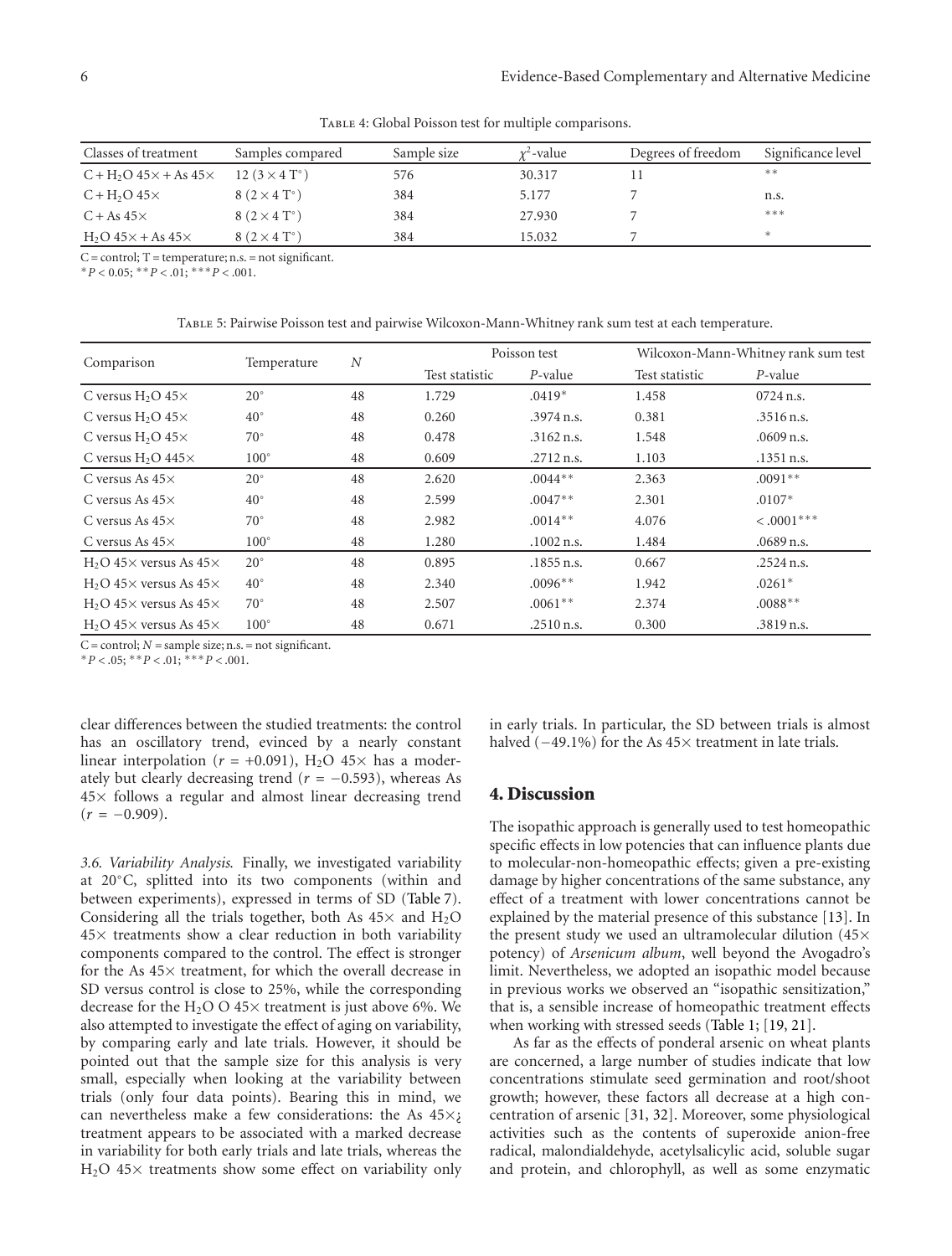## Evidence-Based Complementary and Alternative Medicine 7

| Comparison                               | Temperature   | $\boldsymbol{N}$ | Early trials $(1-8)$ |              | Late trials $(9-16)$ |              |
|------------------------------------------|---------------|------------------|----------------------|--------------|----------------------|--------------|
|                                          |               |                  | Test statistic       | P-value      | Test statistic       | P-value      |
| C versus $H_2O$ 45 $\times$              | $20^{\circ}$  | 24               | 0.831                | $.2030$ n.s. | 1.600                | $.0548$ n.s. |
| C versus $H_2O$ 45 $\times$              | $40^{\circ}$  | 24               | $-0.251$             | $.4009$ n.s. | 0.600                | $.2743$ n.s. |
| C versus $H_2O$ 45 $\times$              | $70^{\circ}$  | 24               | 0.314                | $.3768$ n.s. | $-0.369$             | .3561 n.s.   |
| C versus $H_2O$ 45 $\times$              | $100^{\circ}$ | 24               | 1.224                | $.1105$ n.s. | $-0.295$             | .3840 n.s.   |
| C versus As $45\times$                   | $20^{\circ}$  | 24               | 0.570                | .2843 n.s.   | 3.156                | $.0008***$   |
| C versus As $45\times$                   | $40^{\circ}$  | 24               | 0.514                | $.3036$ n.s. | 3.170                | $.0008***$   |
| C versus As $45\times$                   | $70^{\circ}$  | 24               | 1.638                | $.0507$ n.s. | 2.571                | $.0051**$    |
| C versus As $45\times$                   | $100^{\circ}$ | 24               | 0.958                | $.1690$ n.s. | 0.855                | $.1963$ n.s. |
| $H2O$ 45 $\times$ versus As 45 $\times$  | $20^{\circ}$  | 24               | $-0.260$             | $.3974$ n.s. | 1.569                | .0583 n.s.   |
| $H2O$ 45 $\times$ versus As 45 $\times$  | $40^{\circ}$  | 24               | 0.765                | $.2221$ n.s. | 2.577                | $.0050**$    |
| $H2O$ 445 $\times$ versus As 45 $\times$ | $70^{\circ}$  | 24               | 0.611                | $.2706$ n.s. | 1.784                | $.0372*$     |
| $H2O$ 445 $\times$ versus As 45 $\times$ | $100^\circ$   | 24               | $-0.266$             | .3951 n.s.   | 1.150                | $.1251$ n.s. |

Table 6: Time effect analysis: pairwise Poisson test for early (1–8) and late (9–16) trials.

C = control; *N* = sample size; n.s. = not significant.

 $*P < .05;$   $*^*P < .01;$   $*^{**}P < .001$ .

TABLE 7: Variability of results at 20℃ (within and between experiments).

|              | Class of treatment | $N_E$ | SD total         | SD within        | SD between       |
|--------------|--------------------|-------|------------------|------------------|------------------|
| All trials   | С                  | 8     | 2.47             | 2.26             | 1.01             |
|              | $H2O 45 \times$    | 8     | $2.32(-6.22\%)$  | $2.13(-5.92\%)$  | $0.93(-7.73\%)$  |
|              | As $45\times$      | 8     | $1.86(-24.85%)$  | $1.62(-28.19%)$  | $0.91(-9.95\%)$  |
| Early trials | C                  | 4     | 2.63             | 2.39             | 1.08             |
|              | $H2O 45 \times$    | 4     | $2.36(-10.28\%)$ | $2.11(-11.79%)$  | $1.05(-3.24\%)$  |
|              | As $45\times$      | 4     | $1.87(-28.78%)$  | $1.59(-33.76%)$  | $0.99(-8.27%)$   |
| Late trials  | C                  | 4     | 2.26             | 2.12             | 0.80             |
|              | $H2O 45 \times$    | 4     | $2.28 (+0.81\%)$ | $2.14 (+1.08\%)$ | $0.79(-1.08\%)$  |
|              | As $45\times$      | 4     | $1.71 (-24.55%)$ | $1.66(-21.64\%)$ | $0.41(-49.13\%)$ |

 $C =$  control;  $N_E =$  number of experiments;  $SD =$  standard deviation.

activities (ascorbate peroxidase, superoxide dismutase and catalase), were differently affected by arsenic in leaves of wheat seedlings [32].

Referring now to our findings, the first general consideration we can make is that the results for the 20◦C temperature are strongly consistent with those previously published [21]: the average number of non-germinated seeds after 4 days of observation is very similar, particularly in the control group, but also satisfactorily so in the 45× potentized arsenic treatment group (Figure 4). The data for SD are likewise consistent with previously published results [29]. This reproducibility seems to suggest a specific effect of As 45× potency and confirms that the *in vitro* wheat germination model may be suitable for further studies on the efficacy of ultramolecular dilutions. Plant-based research in homeopathy has also shown that other models can be successfully adopted for the study of high dilution effects: in particular, some potency levels of gibberellic acid have been found to induce reproducible effects on dwarf pea shoot growth [33] and on the growth rate of *Lemna gibba* [34], with

a different directions of the effect (increasing or decreasing, resp.), depending on the state of the system.

The present study has found a marked stimulating effect, in terms of the reduction in the number of non-germinated seeds, for As  $45\times$  at  $20\degree$ C (-21.2%): this percentage is consistent with the values reported in our previous papers [20–22] and in other studies on intoxication models [35, 36], whereas in healthy test plants the effects of potentized substances are less pronounced [21, 34, 37–39].

As far as potentized water at the 45th decimal is concerned, the significance of its effect versus control at 20◦C, determined by application of the Poisson test, seems in line with our previous findings [21], with a *P*-value of.042 (Figure 4). However, it should be noted that with the Wilcoxon–Mann–Whitney rank sum test (less powerful, like all non-parametric tests), the *P*-value instead exceeds the classic significance limit of  $(0.05)$   $(P = .072)$ , a result consistent with the findings of other authors [33, 34], who report no significant effects of potentized water on any plant growth parameter. On the other hand, the electrochemical behavior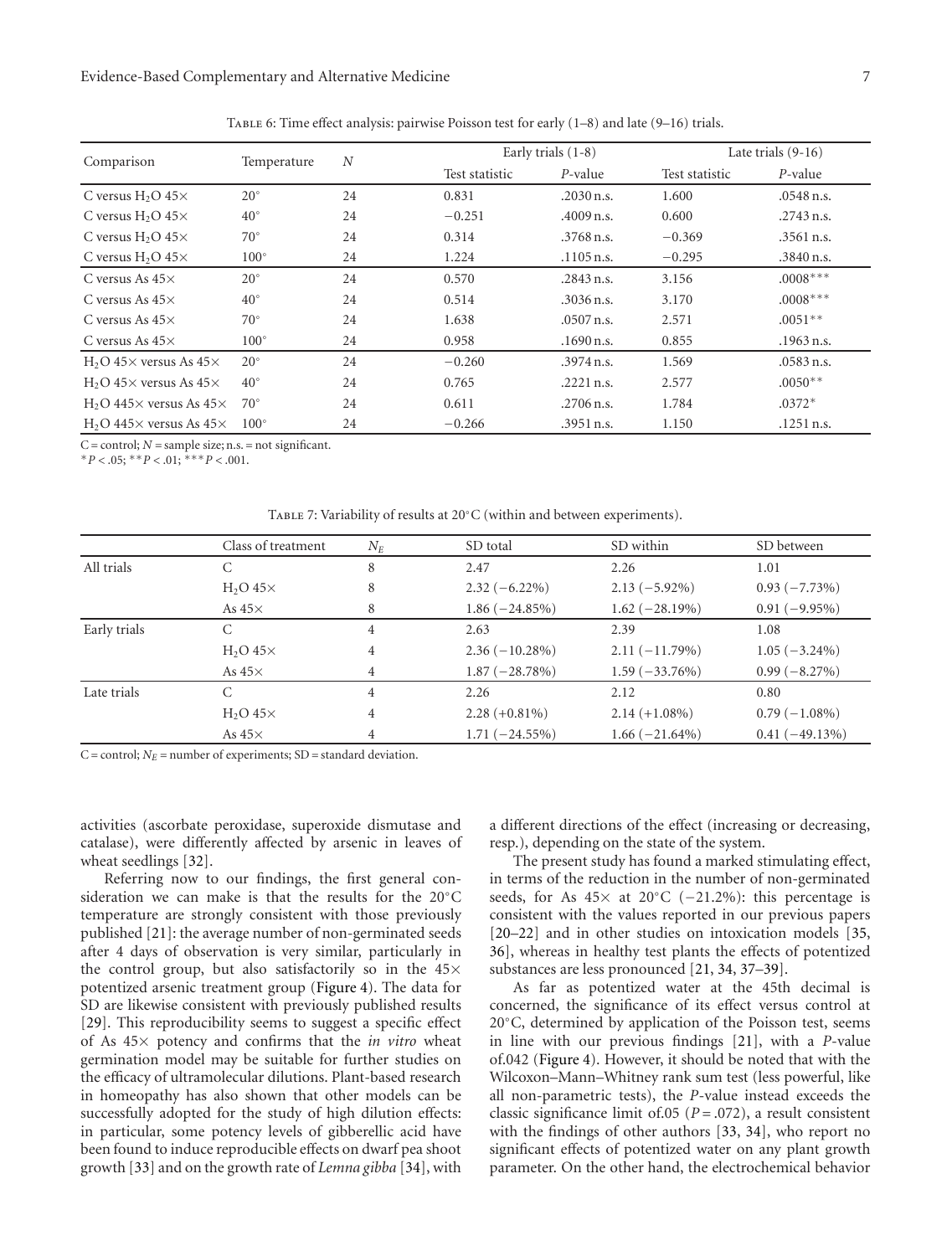

(b)



FIGURE 4: Ring diagram for the comparison between present data (2008) and previously published ones (1994 and 1996): the average number of non-germinated seeds in the control,  $H_2O$  45 $\times$  and As 45× treatment groups at 20◦C is shown.

FIGURE 3: Cumulative trend for the average number of nongerminated seeds at 20◦ C (from November to April); (a): observed cumulative average values; (b): linear interpolation of cumulative average values.

of  $H_2O$  45 $\times$  strongly supports, at least from a physicalchemical point of view, the significance indicated by the Poisson test [40].

Turning now to consider the temperature effect, we notice that the efficacy of As  $45\times$  is not altered by heating to 40◦C and slightly increases by heating to 70◦C, sensibly reducing its efficacy at 100 $^{\circ}$ C. On the other hand, H<sub>2</sub>O 45 $\times$ has no effect at any temperature above 20◦C (Figure 5). We can hypothesize that the absence of active principle at the start of the potentization process for obtaining potentized water induces modifications in the water structure that are unstable, at least as the temperature increases [25]. Contrariwise, the efficacy of As 445× even at 40 and 70◦C (with a slight rise in efficacy at 70◦C) may be accounted for by a heat-induced increase in kinetic variation of the supramolecular structure of water molecules in the As  $45\times$  treatment. This hypothesis seems to be borne out by preliminary physical-chemical studies on the effect of temperature increases (from 25 to 37◦C) on electrical conductivity (Elia 2009, personal communication). The decrease of efficacy at 100◦C could be caused by the disruption of water molecule interactions, which can be viewed as



Figure 5: Radar diagram showing the temperature effect (20◦, 40◦, 70◦ and 100◦C) on the average number of germinated seeds in control,  $H_2O$  45 $\times$  and As 45 $\times$  treatment groups.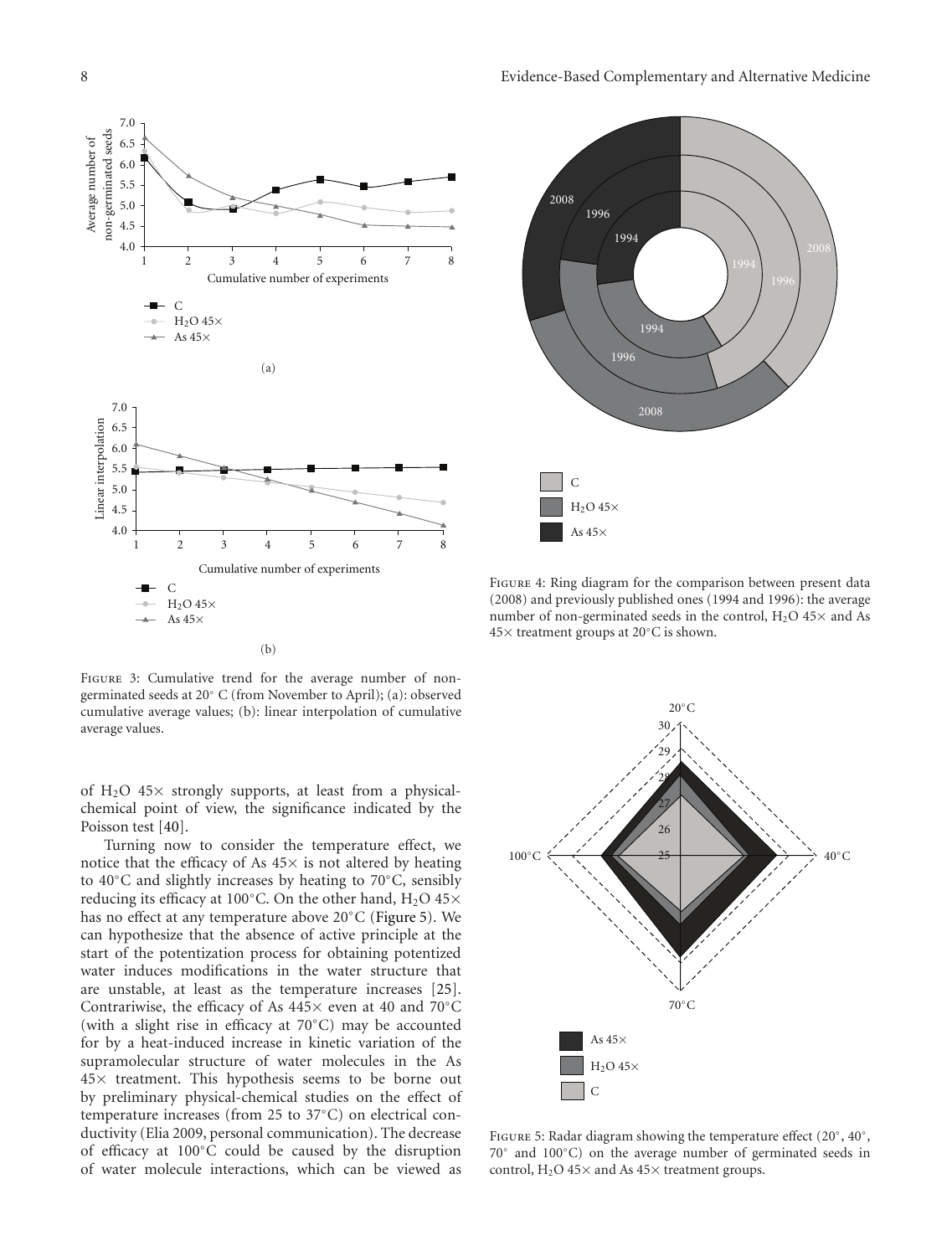

FIGURE 6: Radar diagram showing the ageing-time effect (a): early trials; (b): late trials on the average number of germinated seeds in control,  $H<sub>2</sub>O$  45× and As 45× treatment groups.

dissipative structures, and hence far from equilibrium [26, 27]. The ultramolecular dilution behavior after heating at different temperatures has not hitherto been studied in detail in biological systems and particularly in plant models. The only references available are related to the effects of copper sulphate at 15 cH ultramolecular dilution on growth, respiration rate and chlorophyll content of a single-celled green alga, *Chlorella vulgaris* [41]: after heating at 60, 100 and 120◦C, the treatment loses its efficacy at all. These results partially disagree with our findings: in fact, in our model the treatment is effective even after heating at 70◦C. A detailed study of heating influence on homeopathic treatments would be highly desirable. Indeed, from such study we could derive useful hints, even from a pharmaceutical point of view (for instance for medicine sterilization, storage and transport) and for the purposes of drug compliance, since the potential effectiveness of the homeopathic medicine, even at high environmental temperatures, would make it easy for the patient to preserve.

Previous work on physical–chemical properties of ultrahigh dilutions as a function of the aging-time parameter have found increases in electrical conductivity and/or heat of mixing [24, 25]. Other conductimetry results have instead found an oscillatory reaction, supporting the idea that ultramolecular dilutions are systems far from equilibrium [26, 27]. In this work we studied the aging-time effect from a biological perspective, a type of approach that has been almost entirely neglected until now. Arsenic at the 45th decimal potency, aged for less than 3 months (early trials), never showed a significant effect on wheat

germination (Figure  $6(a)$ ), whereas when aged for longer (3–6 months, late trials) the effect became significant at 20, 40 and 70◦C (Figure 6(b)). This can be easily observed from the cumulative trend and its linear interpolation, which show strongly differentiated curves for the control (almost constant in time), for  $H_2O$  45 $\times$  (slightly decreasing over time) and for As 45× (markedly decreasing over time).

With respect to the effects on variability, the results obtained here for As  $45\times$  at  $20^{\circ}$ C are essentially in line with our previous findings [29], with a remarkably similar percentage reduction in variability versus the control. The reduction was found to affect both components of variability (within and between experiments) and, unlike the effect on mean germination, was observed also in the early trials. This contrasts with a recent work [33] by the Baumgartner research group that examined the effect of gibberellic acid at 17th decimal potency on dwarf pea shoot growth, also in terms of variability, and found it to be slightly reduced only within experiments. However, the experimental context was quite different, with potentized water considered as part of a control group and the gibberellic acid potency below the Avogadro limit, so that it cannot be considered an ultra-high dilution.

The lack of evidence from clinical research on the efficacy of homeopathic remedies as a function of heat or aging raises the question of whether the observations reported here are relevant only to basic research systems or might also have implications for therapeutic use. A similar question is raised by Scherr [34], concerning the continuous relationship between effect and potency level observed in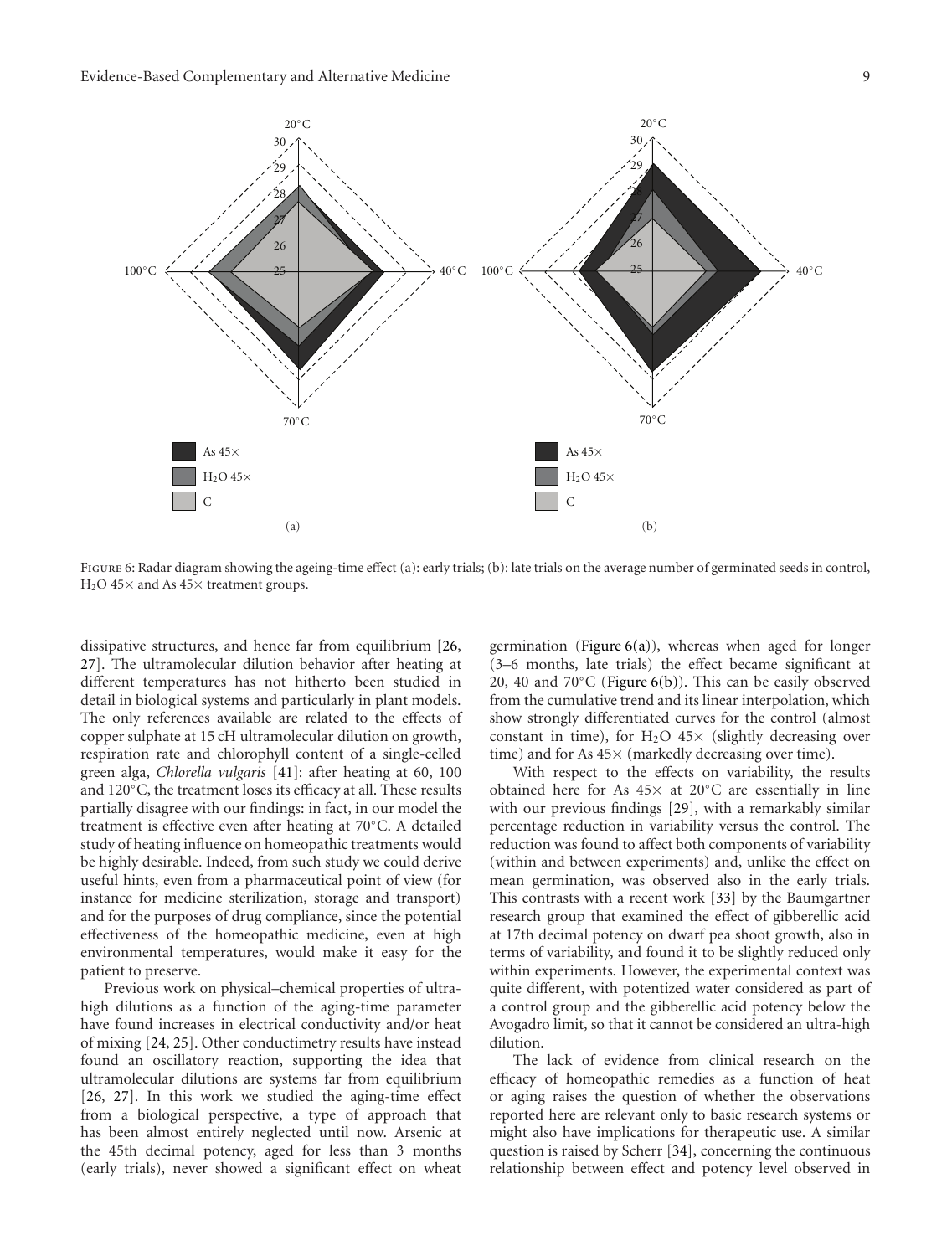10 Evidence-Based Complementary and Alternative Medicine

duckweed (*Lemna gibba* L.), a water plant used as a test organism for homeopathic potencies. In our opinion, plant model systems can be of interest not only to answer certain scientific questions about the properties of ultramolecular dilutions but also from a medical point of view, at least as a complement to clinical research.

To summarize, the results of this study show that the efficacy of 45th decimal potency of arsenic trioxide is unaltered at 20 and 40◦C and slightly increases at 70◦C; if analogous results were detected for other potencies and other substances, it could have potentially useful pharmaceutical and therapeutic implications. Our experimentation on *in vitro* wheat germination model is still in progress: some aspects outlined here, as the strength and shape of the link between temperature and aging, deserve a deeper specifical analysis. Moreover, to give a contribution to understanding the mechanisms of action of homeopathic treatment, we are intended to implement a detailed analysis of some physiological parameters such as enzymatic activities and chlorophyll, soluble sugar and soluble protein contents on wheat seeds (non-stressed, stressed and homeopathically treated after stress).

The results presented here are preliminary to a further research work and do need to be repeated, as independent experiments, a number of times; therefore, definite conclusions on the efficacy of ultramolecular dilutions in specific conditions would be premature. As Bellavite reported [18], finding a rationale and systematic approach to the ultrahigh dilution and dynamization phenomena would require a deeper knowledge of the physico-chemical properties of water and the water/alcohol medium.

## **Acknowledgments**

The authors thank Laboratoires Boiron srl for its collaboration and the grant awarded to one of the author Dr. G.T. In particular, the authors wish to thank Dr Silvia Nencioni and Dr Luigi Marrari for their advice and cooperation. Additional material support was provided by Weleda Italia srl for statistical analysis, and by Wala Italia srl for medical contribution.

#### **References**

- [1] A. Shang, K. Huwiler-Müntener, L. Nartey, P. Juni, S. Dorig, and J. A. Sterne, "Are the clinical effects of homeopathy placebo effects? Comparative study of placebo-controlled trials of homeopathy and allopathy," *Lancet*, vol. 366, pp. 726– 732, 2005.
- [2] J. P. Vandenbroucke, "Homoeopathy and "the growth of truth"," *Lancet*, vol. 366, no. 9487, pp. 691–692, 2005.
- [3] P. Fisher, "Homeopathy and The Lancet," *Evidence-Based Complementary and Alternative Medicine*, vol. 3, no. 1, pp. 145–147, 2006.
- [4] A. L. B. Rutten and C. F. Stolper, "The 2005 meta-analysis of homeopathy: the importance of post-publication data," *Homeopathy*, vol. 97, no. 4, pp. 169–177, 2008.
- [5] R. Lüdtke and A. L. B. Rutten, "The conclusions on the effectiveness of homeopathy highly depend on the set of analyzed trials," *Journal of Clinical Epidemiology*, vol. 61, no. 12, pp. 1197–1204, 2008.
- [6] L. Rey, "Thermoluminescence of ultra-high dilutions of lithium chloride and sodium chloride," *Physica A*, vol. 323, pp. 67–74, 2003.
- [7] P. Belon, J. Cumps, M. Ennis et al., "Histamine dilutions modulate basophil activation," *Inflammation Research*, vol. 53, no. 5, pp. 181–188, 2004.
- [8] P. Bellavite, A. Conforti, F. Pontarollo, and R. Ortolani, "Immunology and homeopathy. 2. Cells of the immune system and inflammation," *Evidence-Based Complementary and Alternative Medicine*, vol. 3, no. 1, pp. 13–24, 2006.
- [9] V. Elia, E. Napoli, and R. Germano, "The "Memory of Water": an almost deciphered enigma. Dissipative structures in extremely diluted aqueous solutions," *Homeopathy*, vol. 96, pp. 163–169, 2007.
- [10] L. Rey, "Can low-temperature thermoluminescence cast light on the nature of ultra-high dilutions?" *Homeopathy*, vol. 96, no. 3, pp. 170–174, 2007.
- [11] E. Malarczyk, "Kinetic changes in the activity of HRperoxidase induced by very low doses of phenol," *International Journal of High Dilution Research*, vol. 23, pp. 48–55, 2008.
- [12] L. Betti, F. Borghini, and D. Nani, "Plant models for fundamental research in homeopathy," *Homeopathy*, vol. 92, no. 3, pp. 129–130, 2003.
- [13] L. Betti, G. Trebbi, D. Nani, V. Majewsky, C. Scherr, and T. Jäger, "Models with plants, microorganisms and viruses for basic research in homeopathy," in *Signals and Images*, L. V. Bonamin, Ed., pp. 97–111, Springer, London, UK, 2008.
- [14] S. Baumgartner, P. Heusser, and A. Thurneysen, "Methodological standards and problems in preclinical homoeopathic potency research," *Forschende Komplementarmedizin und Klassische Naturheilkunde*, vol. 5, no. 1, pp. 27–32, 1998.
- [15] S. Baumgartner, "Reproductions and reproducibility in homeopathy: dogma or tool?" *Journal of Alternative and Complementary Medicine*, vol. 11, no. 5, pp. 771–772, 2005.
- [16] E. Lam, N. Kato, and M. Lawton, "Programmed cell death, mitochondria and the plant hypersensitive response," *Nature*, vol. 411, no. 6839, pp. 848–853, 2001.
- [17] J. C. Carrington and V. Ambros, "Role of microRNAs in plant and animal development," *Science*, vol. 301, no. 5631, pp. 336– 338, 2003.
- [18] P. Bellavite, R. Ortolani, and A. Conforti, "Immunology and homeopathy. 3. Experimental studies on animal models," *Evidence-Based Complementary and Alternative Medicine*, vol. 3, no. 2, pp. 171–186, 2006.
- [19] L. Betti, M. Brizzi, D. Nani, and M. Peruzzi, "A pilot statistical study with homoeopathic potencies of arsenicum album in wheat germination as a simple model," *British Homoeopathic Journal*, vol. 83, no. 4, pp. 195–201, 1994.
- [20] L. Betti, M. Brizzi, D. Nani, and M. Peruzzi, "Effect of high dilutions of *Arsenicum album* on wheat seedlings from seed poisoned with the same substance," *British Homeopathic Journal*, vol. 86, pp. 86–89, 1997.
- [21] M. Brizzi, D. Nani, M. Peruzzi, and L. Betti, "Statistical analysis of the effect of high dilutions of arsenic in a large dataset from a wheat germination model," *British Homeopathic Journal*, vol. 89, no. 2, pp. 63–67, 2000.
- [22] M. Brizzi, L. Lazzarato, D. Nani, F. Borghini, M. Peruzzi, and L. Betti, "A biostatistical insight into the  $As<sub>2</sub>O<sub>3</sub>$  high dilution effects on the rate and variability of wheat seedling growth," *Forsch Komplementarmed Klass Naturheilkd*, vol. 12, pp. 277– 283, 2005.